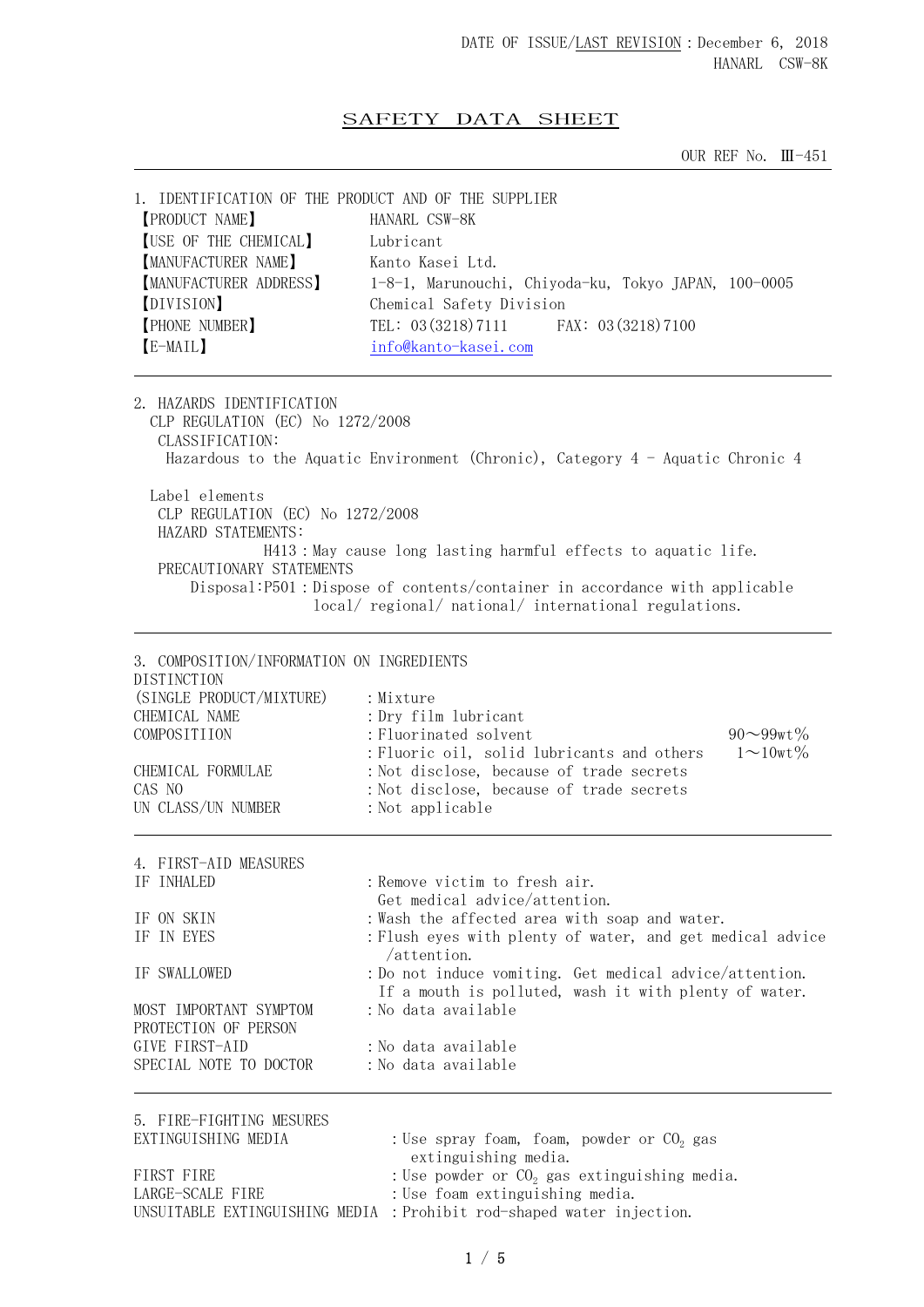## DATE OF ISSUE/LAST REVISION: December 6, 2018 HANARL CSW-8K

| PECULIAR HAZARD STATEMENT  | : May be harmful if inhaled vapor/mist produced                                                    |
|----------------------------|----------------------------------------------------------------------------------------------------|
| PECULIAR EXTINCTION METHOD | at $260^{\circ}$ c or more.<br>: Cut off combustion source of fire.                                |
|                            | : Sprinkle water to equipment to cool.<br>: Prohibit to enter to the scene of a fire except staff. |
| PROTECTION OF THE PERSON   |                                                                                                    |
| EXTINGUISHIES FIRE         | : Extinguish fire on the windward side of the fire and<br>not fail to wear protector.              |

| 6. ACCIDENTAL RELEASE MEASURES                                  |                                                                                                                                                                                                                                                                                                                                                                |  |  |
|-----------------------------------------------------------------|----------------------------------------------------------------------------------------------------------------------------------------------------------------------------------------------------------------------------------------------------------------------------------------------------------------------------------------------------------------|--|--|
| PERSONAL PRECAUTIONS                                            | : Always wear protective equipment when working.                                                                                                                                                                                                                                                                                                               |  |  |
| ENVIRONMENTAL PRECAUTIONS                                       | : Take care not to be drained into river and drain.<br>: If the medicine is used for the sea, it should be<br>what suits the standard in the technology that<br>provides by the transportation ministerial ordinance.                                                                                                                                          |  |  |
| METHODS FOR CONTAINMENT                                         |                                                                                                                                                                                                                                                                                                                                                                |  |  |
| AND CLEANING UP                                                 | : Remove source of a fire.                                                                                                                                                                                                                                                                                                                                     |  |  |
| SMALL QUANTITY                                                  | : Remove with a spatula or shovel, or absorb with soil,<br>sand or a cloth. Wipe off remainder with a cloth.                                                                                                                                                                                                                                                   |  |  |
| LARGE QUANTITY                                                  | : Prevent access by roping off the perimeter around<br>the leak.                                                                                                                                                                                                                                                                                               |  |  |
| AT SEA                                                          | : Prevent dispersion by creating an oil fence.<br>Scoop up or use adsorption mats to soak up.<br>When chemicals are used, these must comply with<br>technological standards as set down in ministry<br>of transport ordinances.                                                                                                                                |  |  |
| PREVENTION MESURE                                               |                                                                                                                                                                                                                                                                                                                                                                |  |  |
| OF SECOND DISASTER                                              | : Inform promptly a related organization to<br>attempt prevention and the expansion prevention<br>of the accident when leaking.<br>: Remove source of a fire and prepare extinguishing<br>media.                                                                                                                                                               |  |  |
| 7. HANDLING AND STORAGE<br><b>HANDLING</b><br>TECHNICAL MESURES | : Avoid contact with flame, sparks and heated objects.<br>Do not allow unnecessary dispersion of vapor.                                                                                                                                                                                                                                                        |  |  |
|                                                                 | : Take steps to prevent static electricity, and use<br>conductive work clothes and shoes.<br>: Remove completely it in the safety area, if the<br>mechanical equipment are repaired and are processed.<br>: Wear protector, if there is possibility of skin<br>contact or eye contact.<br>: Avoid inhalation of vapor or mist.<br>: Containers must be sealed. |  |  |
| <b>NOTES</b>                                                    | : The vapor from petroleum products builds up easily<br>as it is heavier than air. It is therefore<br>necessary to ensure adequate ventilation and<br>take care with fire.                                                                                                                                                                                     |  |  |
| NOTES OF SAFE HANDLING                                          | : Handling should be done at room temperature. Prevent<br>contamination of water and impurities.<br>: Avoid contact with halogens, strong acids, alkaline<br>substances and oxidants.                                                                                                                                                                          |  |  |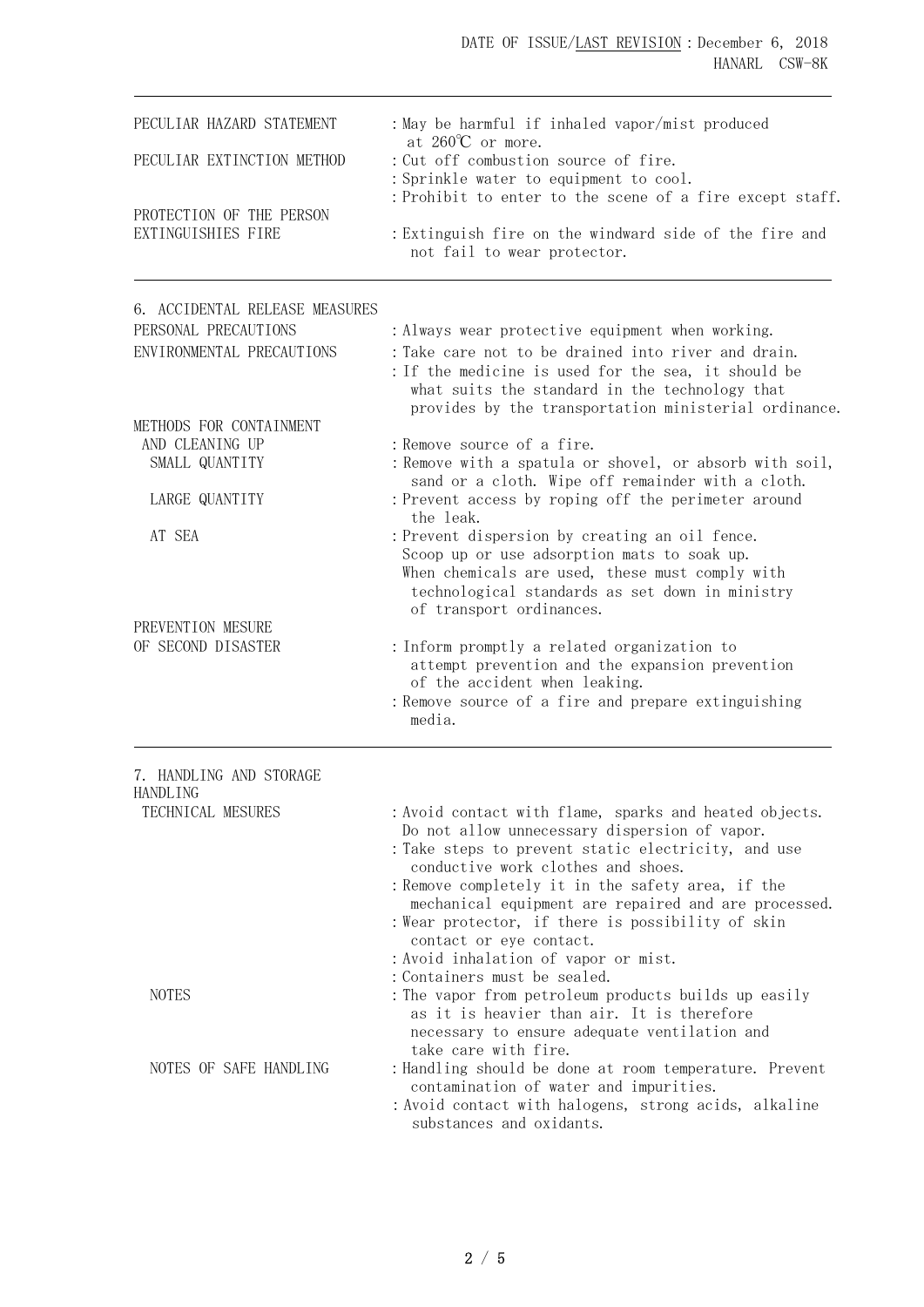| <b>STORAGE</b>                           | : Protect from sunlight. Store in a well-ventilated<br>place.<br>: Avoid heat, sparks, flames and any build-up of<br>static electricity.<br>: Avoid contact and storing with halogens, strong<br>acids, alkaline substances and oxidants.<br>: Do not apply pressure to empty containers.<br>: Don't cut, weld, heat, or make the hole the container. |
|------------------------------------------|-------------------------------------------------------------------------------------------------------------------------------------------------------------------------------------------------------------------------------------------------------------------------------------------------------------------------------------------------------|
| 8. EXPOSURE CONTROLS/PERSONAL PROTECTION |                                                                                                                                                                                                                                                                                                                                                       |
| EQUIPMENT MESURES                        | : If the vapor arises, ventilation equipment or<br>closing of vapor source is needed.<br>: The equipment for washing and the body washing of<br>eyes is set up near the handling area.                                                                                                                                                                |
| MANAGEMENT CONCENTRAITON                 | : Not established                                                                                                                                                                                                                                                                                                                                     |
| ALLOWABLE CONCENTRATION                  | : Not established                                                                                                                                                                                                                                                                                                                                     |
|                                          | : ACGIH Not established                                                                                                                                                                                                                                                                                                                               |
| PROTECTION                               |                                                                                                                                                                                                                                                                                                                                                       |
| RESPIRATORY PROTECTION                   | : If necessary, wear hazard mask.                                                                                                                                                                                                                                                                                                                     |
| HAND PROTECTION                          | : Wear the resistance to oil if coming in contact<br>repeating for a long term.                                                                                                                                                                                                                                                                       |
| EYE PROTECTION                           | : Wear safety glasses with side shields.                                                                                                                                                                                                                                                                                                              |
| SKIN PROTECTION                          | : When contacting for a long time or repeatedly, wear<br>oil resistant ones.                                                                                                                                                                                                                                                                          |
| APPROPRIATE SANITARY                     |                                                                                                                                                                                                                                                                                                                                                       |
| REQUIREMENT                              | : Remove dirty clothes, wash completely and reuse.                                                                                                                                                                                                                                                                                                    |
|                                          |                                                                                                                                                                                                                                                                                                                                                       |

9. PHYSICAL AND CHEMICAL PROPERTIES

| APPEARANCE                   | : Liquid                                                     |  |
|------------------------------|--------------------------------------------------------------|--|
| COLOR                        | : Milky white                                                |  |
| <b>ODOR</b>                  | : Slightly odor                                              |  |
| pH                           | :No data                                                     |  |
| MELTING POINT/FREEZING POINT | : Approx. $-138^{\circ}C$                                    |  |
| INITIAL BOILING POINT        |                                                              |  |
| AND BOILING                  | : $75\text{~}80^{\circ}\text{C}$                             |  |
| FLASH POINT                  | : Not applicable                                             |  |
|                              | Does not flash                                               |  |
| UPPER/LOWER FLAMMABILITY     |                                                              |  |
| OR EXPLOSIVE LIMITS          | : Not applicable                                             |  |
| <b>VAPOR PRESSURE</b>        | : Approx. 14, 532. 1 Pa $(25^{\circ}\text{C})$               |  |
| VAPOR DENSITY                | : Approx. 9. 1 $(0^{\circ}C)$                                |  |
| RELATIVE DENSITY (WATER=1)   | : Approx. 1. 43 $(25^{\circ}\text{C})$                       |  |
| SOLUBILITY                   | : Insoluble<br>:Water                                        |  |
|                              | Other solvent : No data available                            |  |
| AUTO-IGNITION TEMPERATURE    | : Approx. 375 $\degree$ C                                    |  |
| DECOMPOSITION TEMPERATURE    | :No data                                                     |  |
| VISCOSITY                    | : Approx. $0.4 \text{ mm}^2/\text{sec}$                      |  |
|                              | * These data except for appearance are about a main solvent. |  |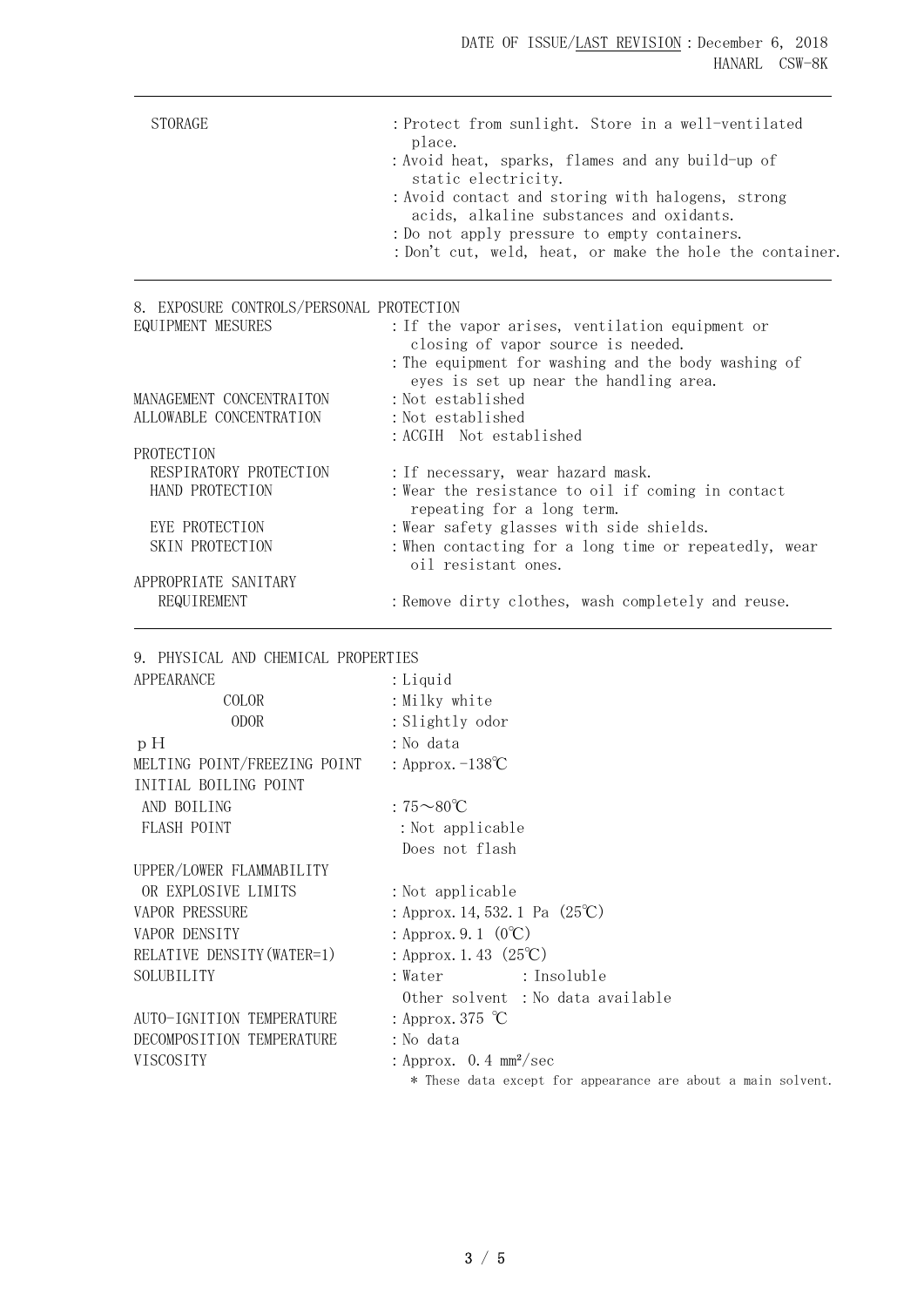| 10. STABILITY AND REACTIVITY<br><b>STABILITY</b><br>POSSIBILITY OF HAZARDOUS<br><b>REACTIONS</b><br>CONDITIONS TO AVOID<br>INCOMPATIBLE MATERIALS<br>HAZARDOUS DECOMPOSITION<br>PRODUCTS<br><b>OTHER</b> | : Stability at room temperature<br>: Hazardous polymerisation will not occur.<br>: No data available<br>: Strong acids, Strong bases, Strong oxidising agents.<br>: Hydrogen Fluoride, Perfluoroisobutylene (PFIB).<br>:No data available |
|----------------------------------------------------------------------------------------------------------------------------------------------------------------------------------------------------------|-------------------------------------------------------------------------------------------------------------------------------------------------------------------------------------------------------------------------------------------|
| 11. TOXICOLOGICAL INFORMATION                                                                                                                                                                            |                                                                                                                                                                                                                                           |
| <b>ACUTE TOXICITY</b>                                                                                                                                                                                    | Oral: $\text{Rat} > 2,000 \text{ mg/kg}$<br>Dermal: LD50 estimated to be $2,000 - 5,000$ mg/kg<br>Inhalation (vapor) : Rat LC50 > 989 mg/l<br>Inhalation(mist) : No data                                                                  |
| SKIN CORROSION/IRRITATION                                                                                                                                                                                | : No data available                                                                                                                                                                                                                       |
| SERIOUS EYE DANAGE/<br>IRRITATION<br>RESPIRATORY OR SKIN                                                                                                                                                 | : No data available                                                                                                                                                                                                                       |
| SENSITIZATION                                                                                                                                                                                            | : No data                                                                                                                                                                                                                                 |
| GERM CELL MUTAGENICITY                                                                                                                                                                                   | : No data available                                                                                                                                                                                                                       |
| CARCINOGENICITY                                                                                                                                                                                          | : No data available                                                                                                                                                                                                                       |
| REPRODUCTIVE TOXICITY                                                                                                                                                                                    | : No data available                                                                                                                                                                                                                       |
| STOT-single exposure                                                                                                                                                                                     | : No data available                                                                                                                                                                                                                       |
| STOT-repeated exposure<br>ASPIRATION HAZARD                                                                                                                                                              | : No data available<br>: No data available                                                                                                                                                                                                |
| 12. ECOLOGICAL INFORMATION                                                                                                                                                                               |                                                                                                                                                                                                                                           |
| ACUATIC TOXICITY<br><b>ACUTE</b>                                                                                                                                                                         | : No toxicity                                                                                                                                                                                                                             |
| CHARONIC                                                                                                                                                                                                 | : Category 4 : May cause toxic to aquatic life with<br>long lasting effects.                                                                                                                                                              |
| PERSISTENCE/DEGRADABILITY                                                                                                                                                                                | : No data available                                                                                                                                                                                                                       |
| BIOACCUMULATIVE POTENTIAL                                                                                                                                                                                | : No data available                                                                                                                                                                                                                       |
| MOBILITY IN SOIL                                                                                                                                                                                         | : No data available                                                                                                                                                                                                                       |
| OTHER ADVERSE EFFECTS                                                                                                                                                                                    | : No data available                                                                                                                                                                                                                       |
| 13. DISPOSAL CONSIDERATIONS                                                                                                                                                                              |                                                                                                                                                                                                                                           |
| WASTE DISPOSAL METHOD                                                                                                                                                                                    | : Consider disposal via licensed waste disposal<br>company. Scrap may be incinerated under properly<br>controlled condition. Follow all regulations in<br>your country.                                                                   |
| 14. TRANSPORT INFORMATION                                                                                                                                                                                |                                                                                                                                                                                                                                           |

Not classified as dangerous in all means of transport regulations, including air, sea and land.

| INTERNATIANAL REGULATIONS   |                                 |
|-----------------------------|---------------------------------|
| FOR TRANSPORT               | : Not regulated (Not dangerous) |
| UN CLASS                    | : Not applicable                |
| UN NUMBER                   | $:$ Not applicable              |
| PRODUCT NAME                | $:$ Not applicable              |
| CONTAINER GRADE             | : Not applicable                |
| SEAWATER POLLUTION MATERIAL | : None                          |